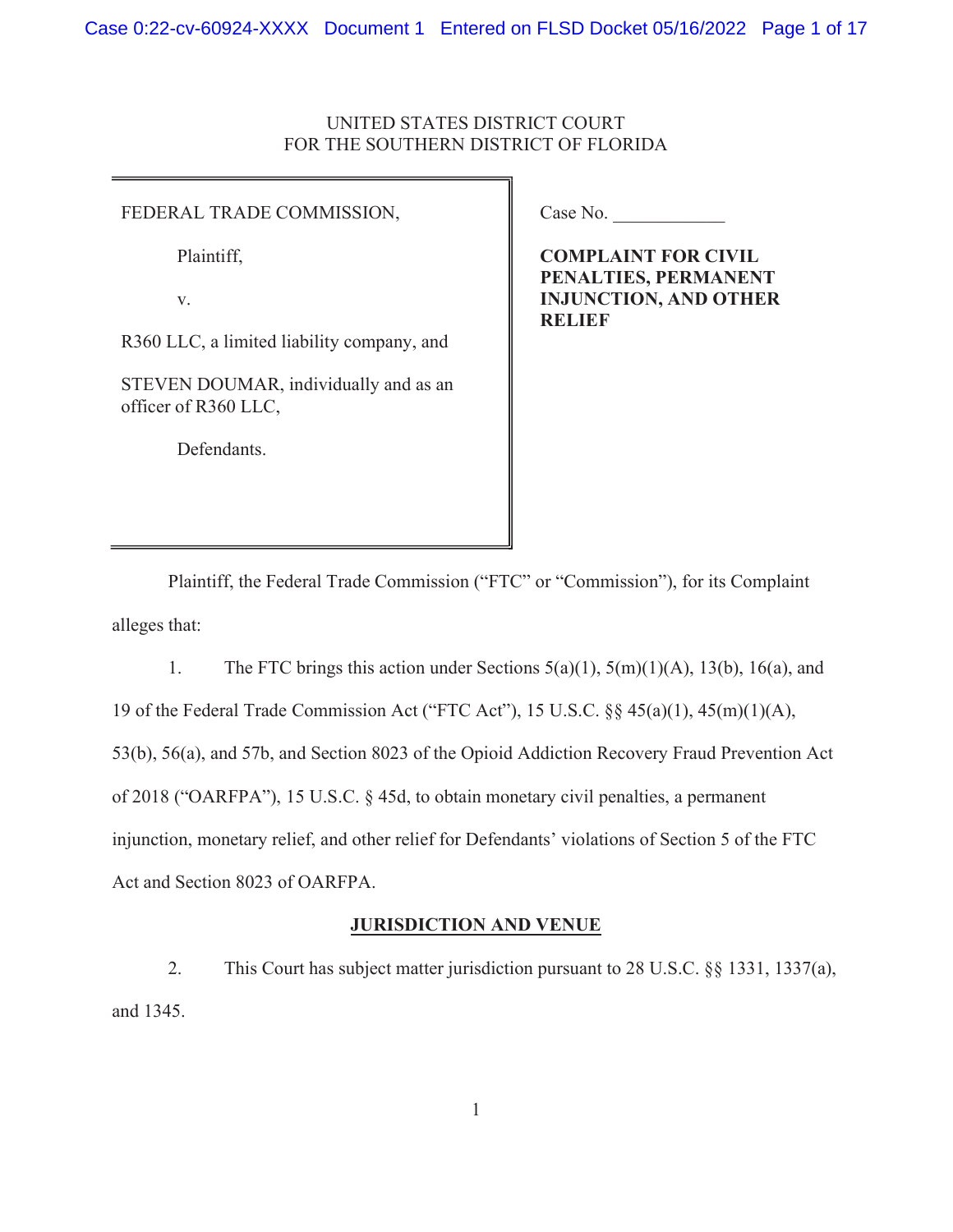3. Venue is proper in this District under 15 U.S.C. § 53(b) and 28 U.S.C. §§ 1391(b)-(c) and 1395(a).

### **PLAINTIFF**

 § 45(a), which prohibits unfair or deceptive acts or practices in or affecting commerce. The FTC also enforces OARFPA, which prohibits unfair or deceptive acts or practices with respect to any 4. The FTC is an independent agency of the United States Government created by the FTC Act, which authorizes the FTC to commence this district court civil action by its own attorneys. 15 U.S.C. §§ 41–58. The FTC enforces Section 5(a) of the FTC Act, 15 U.S.C. substance use disorder treatment service or substance use disorder treatment product. 15 U.S.C.  $§$  45d(a).

#### **DEFENDANTS**

5. Defendant R360 LLC is a Florida limited liability company formed in 2016 with its principal place of business at 6330 N. Andrews Avenue, Ft. Lauderdale, Florida 33309. R360 LLC transacts or has transacted business in this District and throughout the United States. At all times material to this Complaint, acting alone or in concert with others, R360 LLC has advertised substance use disorder treatment services to consumers throughout the United States.

 6. Defendant Steven Doumar ("Doumar") is the sole officer, director, employee, and owner of R360 LLC. At all times material to this Complaint, acting alone or in concert with others, he has formulated, directed, controlled, had the authority to control, or participated in the acts and practices of R360 LLC, including the acts and practices set forth in this Complaint. In connection with the matters alleged herein, Doumar transacts or has transacted business in this District and throughout the United States.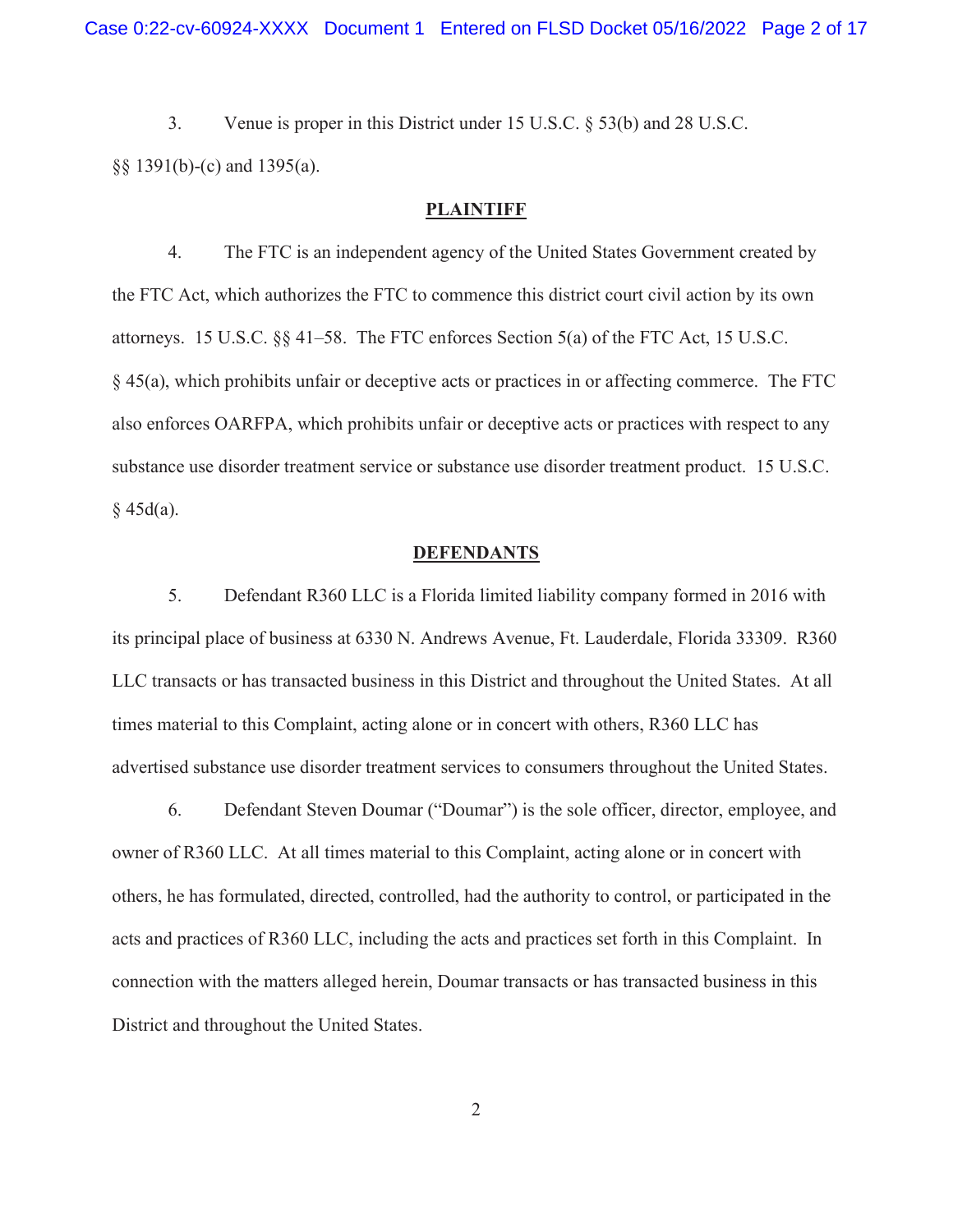#### **COMMERCE**

7. At all times material to this Complaint, Defendants have maintained a substantial course of trade in or affecting commerce, as "commerce" is defined in Section 4 of the FTC Act, 15 U.S.C. § 44.

### BACKGROUND ON SUBSTANCE USE DISORDERS AND TREATMENT

 major responsibilities at work, school, or home. According to the results of the 2018 National approximately 21.2 million people aged 12 or older – or about 1 in 13 people in that age group – 8. Substance use disorders occur when recurrent use of alcohol or drugs (or both) causes clinically significant impairment, including health problems, disability, or failure to meet Survey on Drug Use and Health, ("NSDUH 2018") conducted by the Substance Abuse and Mental Health Services Administration ("SAMHSA") of the United States Department of Health and Human Services, approximately 20.3 million people aged 12 or older had a substance use disorder in 2018 related to the use of alcohol or illicit drugs. Also according to NSDUH 2018, needed substance use treatment for problems related to use of alcohol or illicit drugs in the previous year. However, only 3.7 million people received any type of treatment, including counseling, attendance at self-help group meetings, or treatment for medical problems associated with alcohol or drug use. Of those who received treatment, an estimated 2.4 million received substance use treatment from a specialty facility, including a hospital (on an inpatient basis), mental health center, or drug or alcohol rehabilitation facility (as either an outpatient or inpatient).

 9. Individuals who seek treatment for a substance use disorder at a specialty alcohol or drug rehabilitation center have many options to choose from. SAMHSA conducts an annual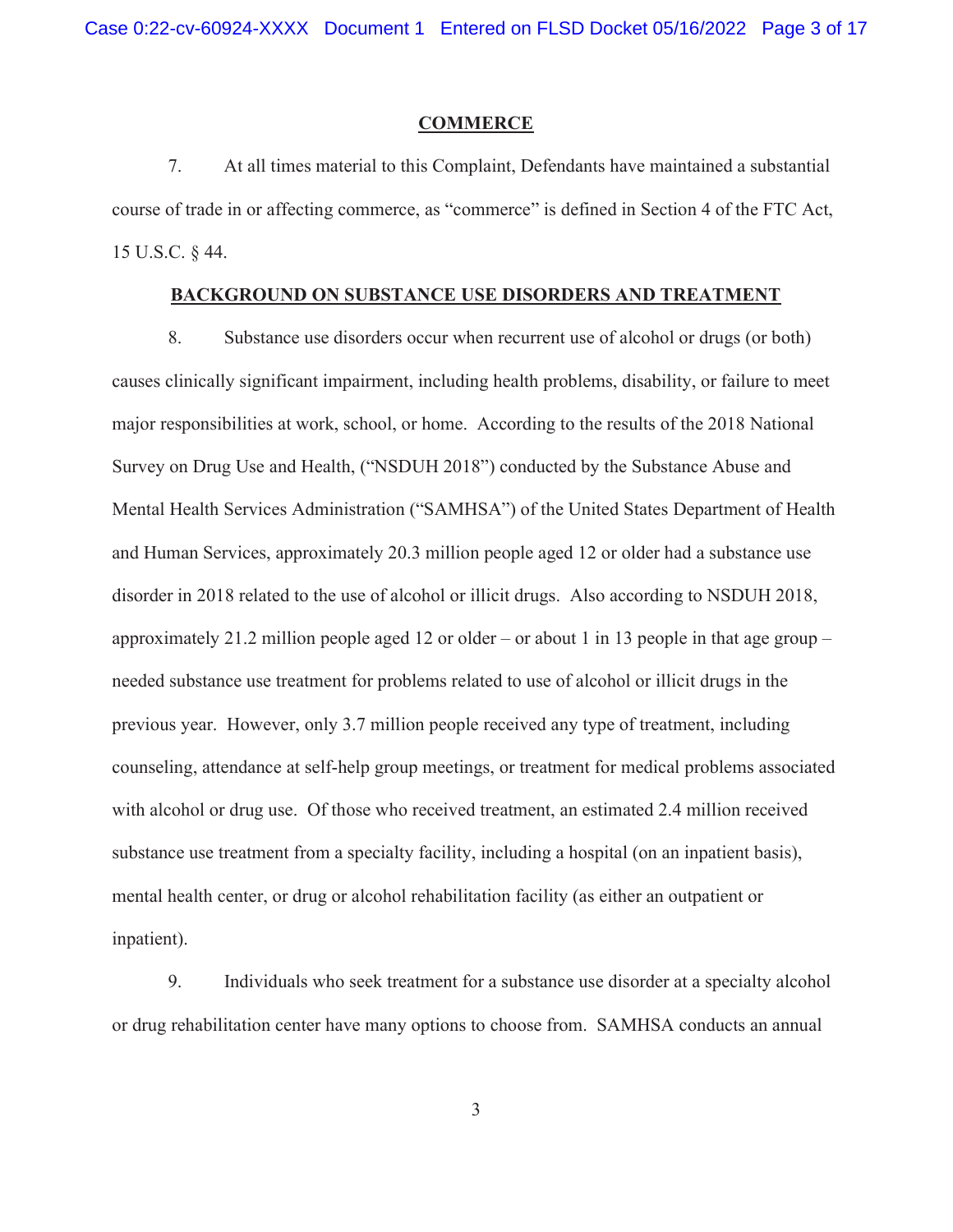varied widely. While most offered outpatient treatment (83%), far fewer offered residential census of facilities providing substance abuse treatment throughout the country and publishes data on their characteristics. The 2018 National Survey of Substance Abuse Treatment Services report summarizes responses from 14,809 different facilities. The characteristics of the facilities treatment (24%) or hospital inpatient (5%) options. Only ten percent of the treatment facilities offered opioid treatment programs that were certified by SAMHSA for the provision of medication-assisted therapy with methadone, buprenorphine, or naltrexone. While 83 percent of facilities offered at least one program tailored for specific types of clients, half or fewer offered a treatment program tailored to individuals with co-occurring mental and substance abuse disorders (50%), adult women (49%), clients who have experienced trauma (40%), clients who have experienced sexual abuse (26%), adolescents (25%), pregnant women (23%), seniors or older adults (21%), LGBT clients (20%), or active-duty military members (11%). Fifty-one percent of facilities offered treatment services in languages other than English. Only 20% of the facilities offered any type of detoxification services. Ninety percent of facilities reported accepting cash or self-payment for services, while 71% accepted private insurance, 66% accepted Medicaid, and 36% accepted Medicare.

 10. According to NSDUH 2018, the majority of individuals who recognize that they specialty facility. Among those individuals who recognized that they needed treatment and yet able to afford the cost (32.5%), and not knowing where to get treatment (21.1%). need treatment for a substance use disorder make no effort to seek substance abuse treatment at a did not receive it, commonly stated reasons for failing to obtain treatment included not being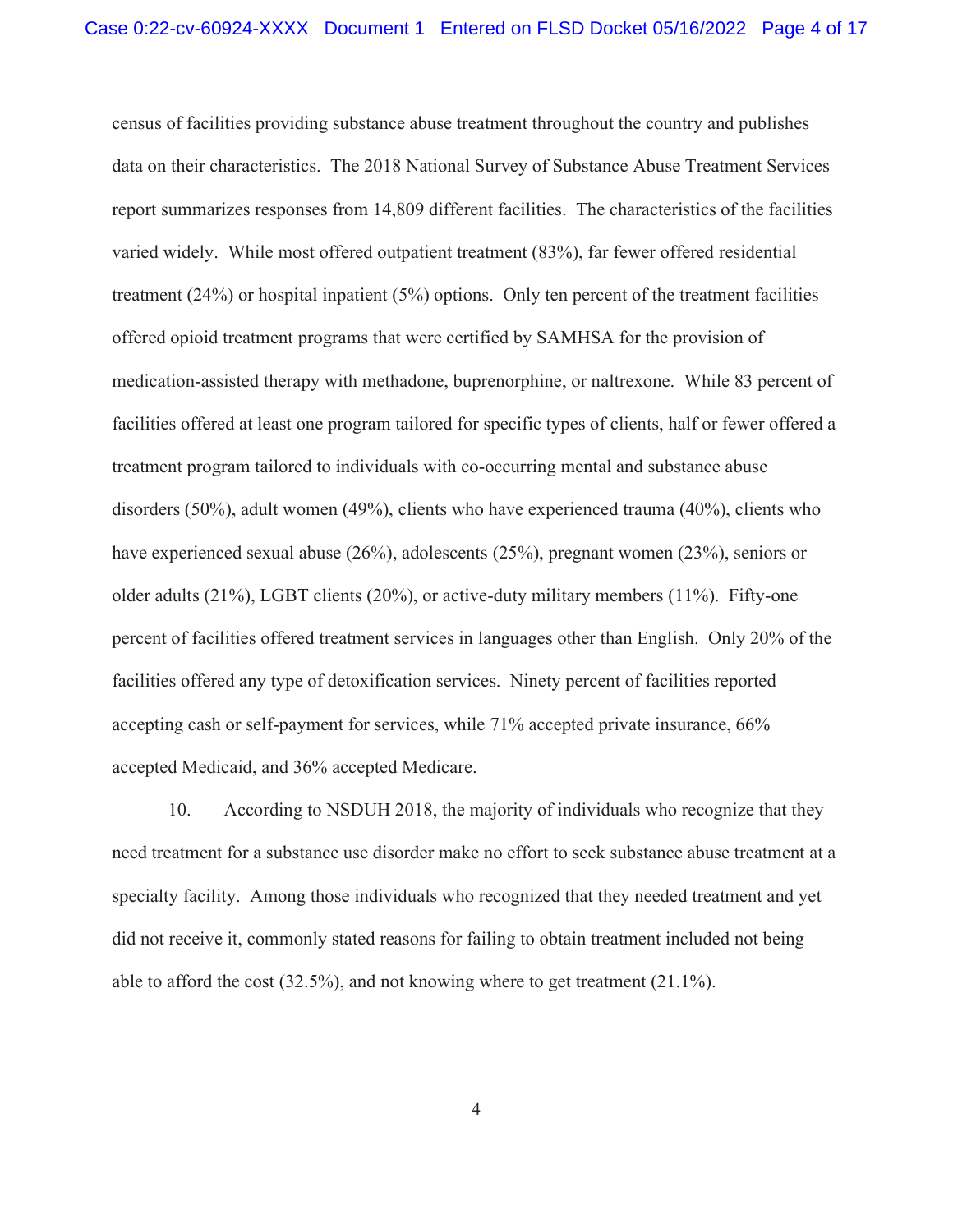## DEFENDANTS' BUSINESS ACTIVITIES

 ("Treatment Centers"). R360 LLC promoted its client Treatment Centers by running television 11. Since at least early 2017, R360 LLC has provided marketing services to companies that provide treatment services to consumers suffering from substance use disorders advertisements for the "R360 Network," purported to be a nationwide network of addiction recovery specialists. To become a member of the R360 Network, Treatment Centers entered into contracts with R360 LLC that required the payment of monthly or annual fees to R360 LLC. Consumers who called in response to ads for the R360 Network would be routed to one of the Treatment Centers that had entered into such a contract with R360 LLC. In addition to monthly or annual marketing fees, Treatment Centers also typically paid R360 LLC a fee for each call they received from a consumer responding to an ad for the R360 Network.

 name. Instead, advertisements promised consumers that the R360 Network would direct persons 12. Ads for the R360 Network did not mention any particular Treatment Centers by seeking help with substance use disorders to ethical, high-quality, hand-selected Treatment Centers. Doumar had sole creative and editorial control over all television advertising for the R360 Network, as well as the R360 Network website and Facebook page.

13. Beginning in early 2017, Defendants began airing 30-second and 60-second shortform television ads promoting R360 Network. Doumar wrote all of the scripts for the ads. These ads featured Kenneth Seeley ("Seeley"), a well-known interventionist who has regularly appeared on the A&E television show *Intervention*. In the ads, Seeley – identified as an author, former addict, and "Addiction Recovery Specialist" – implored viewers struggling with drug or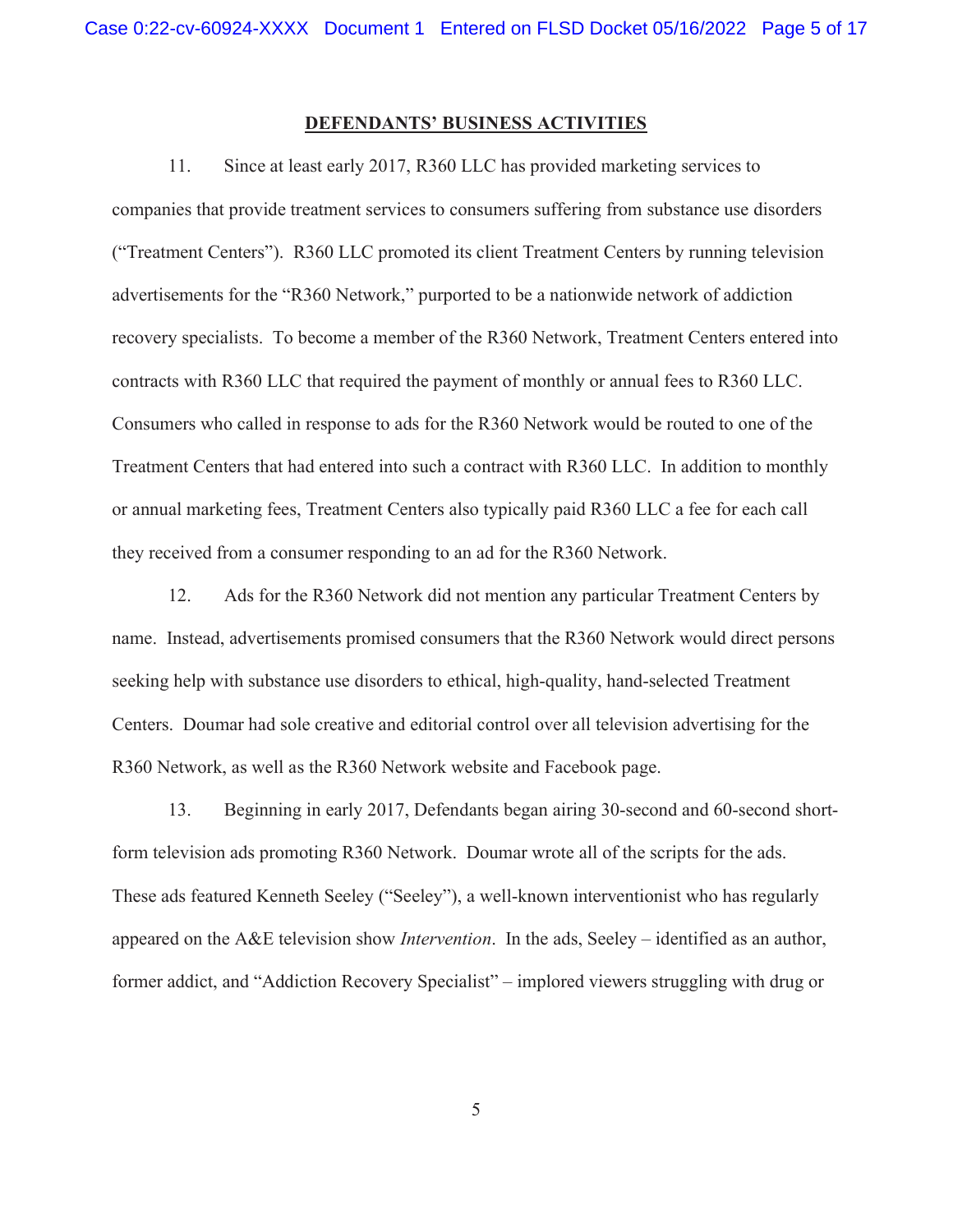alcohol addiction to call the R360 Network's "Nationwide Network of Addiction Specialists" to get the help they needed.

14. These short-form ads first aired between approximately January and April 2017. During that time, the R360 Network had only one Treatment Center as a member. Any consumer who called a telephone number displayed during the short-form ads would be connected to this Treatment Center, which had a single location in Florida. Defendants also ran these short-form ads from approximately March 2018 through February 2019.

 director of the Betty Ford Center. In the ad, R360 LLC represented that the R360 Network was hand-picked by Seeley. This advertisement contained the following statements, among others 15. In approximately April 2017, Defendants filmed a long-form television ad for the R360 Network. The ad had a talk-show format and was hosted by journalist and author Jane Velez-Mitchell. The ad also featured Seeley and Dr. Harry Haroutunian, the former medical comprised only of the highest quality, cream of the crop, ethical Treatment Centers that had been (Exhibit A):

> A. JANE VELEZ-MITCHELL: Well, speaking of treatment centers, getting into the right treatment center is perhaps the most crucial decision you can make when you're getting sober. So how do people do that?

KEN SEELEY: Well, I'm fortunate because I've been working in the field for so long, so I've been out there to all these treatment centers all over the country and I was able to see which ones are doing things ethically. So we handpicked those.

JANE VELEZ-MITCHELL: So you apparently have a system –

KEN SEELEY: Yes.

JANE VELEZ-MITCHELL:  $-$  to get the cream of the crop  $-$ 

KEN SEELEY: Yes.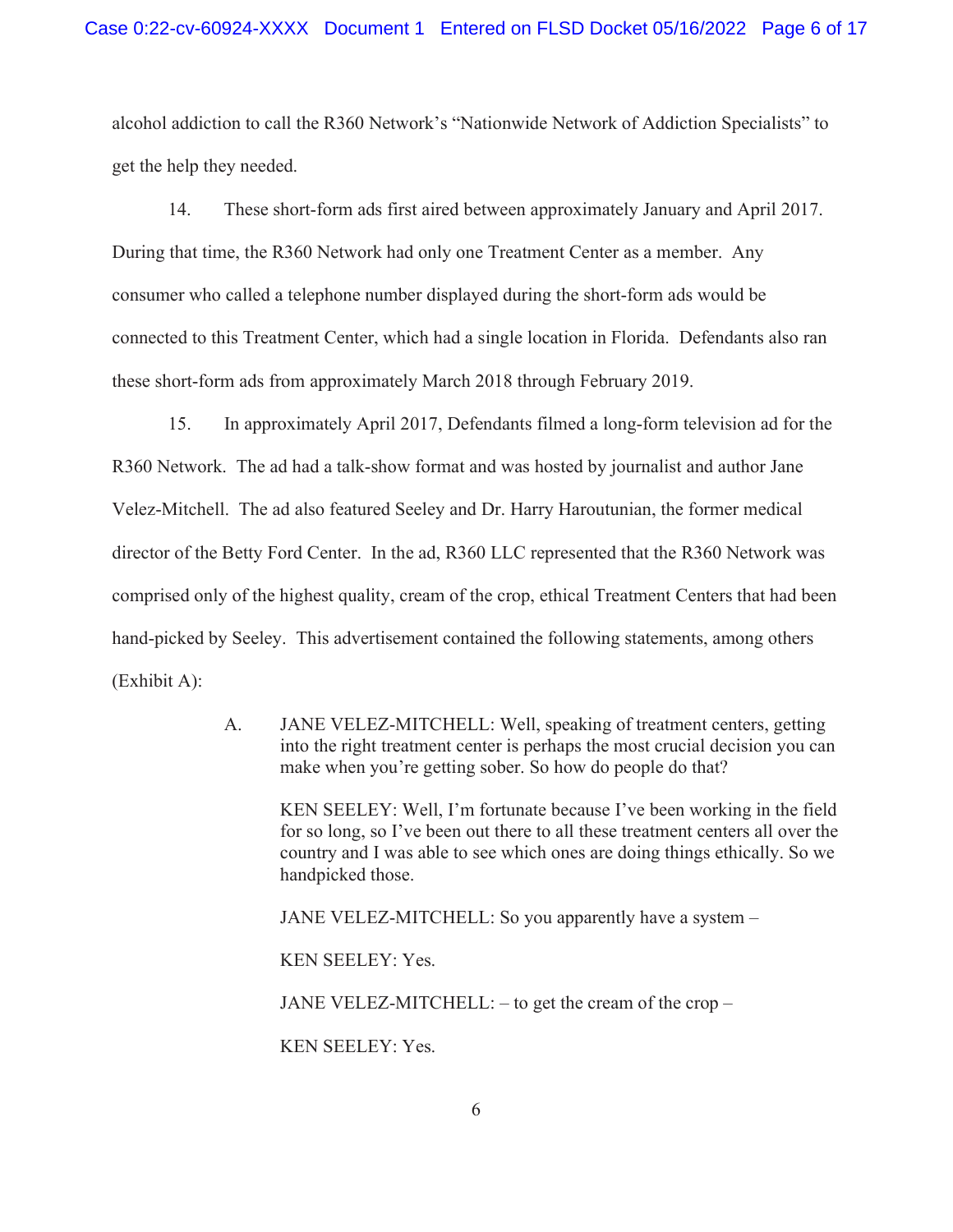JANE VELEZ-MITCHELL: – when it comes to treatment centers and get rid of the bad guys.

KEN SEELEY: Yeah. And seeing the bad guys and hearing about the bad guys and all the negative things that they're doing, I mean, they're patient brokering, they're overbilling for urine tests, they're doing all these unethical practices that are creating a bad name for all the treatment centers. But because we hand-selected the good ones and we know who they are, that's the way to find them is, you know, let us show you the ones of the 17-plus years of me out there working in the trenches, let's give you the right treatment centers.

JANE VELEZ-MITCHELL: So how do people, through you, get to those good treatment centers.

KEN SEELEY: Here, call us now.

ON SCREEN: R360Network Call Now: Help is Standing By:

B. FEMALE ANNOUNCER: If you or someone you love are struggling with addiction, you need to call the R360Network now.

ON SCREEN: R360Network Treatment Centers Selected From The Very Best In The Nation CALL NOW R360Network The call is FREE Secure and Confidential

FEMALE ANNOUNCER: R360 treatment centers are selected from the very best in the nation.

 KEN SEELEY: I want to introduce you to Madison, who's been through C. numerous treatment centers….

KEN SEELEY: And explain how it was for you when you first had to pick up that phone and the fears that you had.

ON SCREEN: MADISON H. RECOVERING ADDICT R360Network.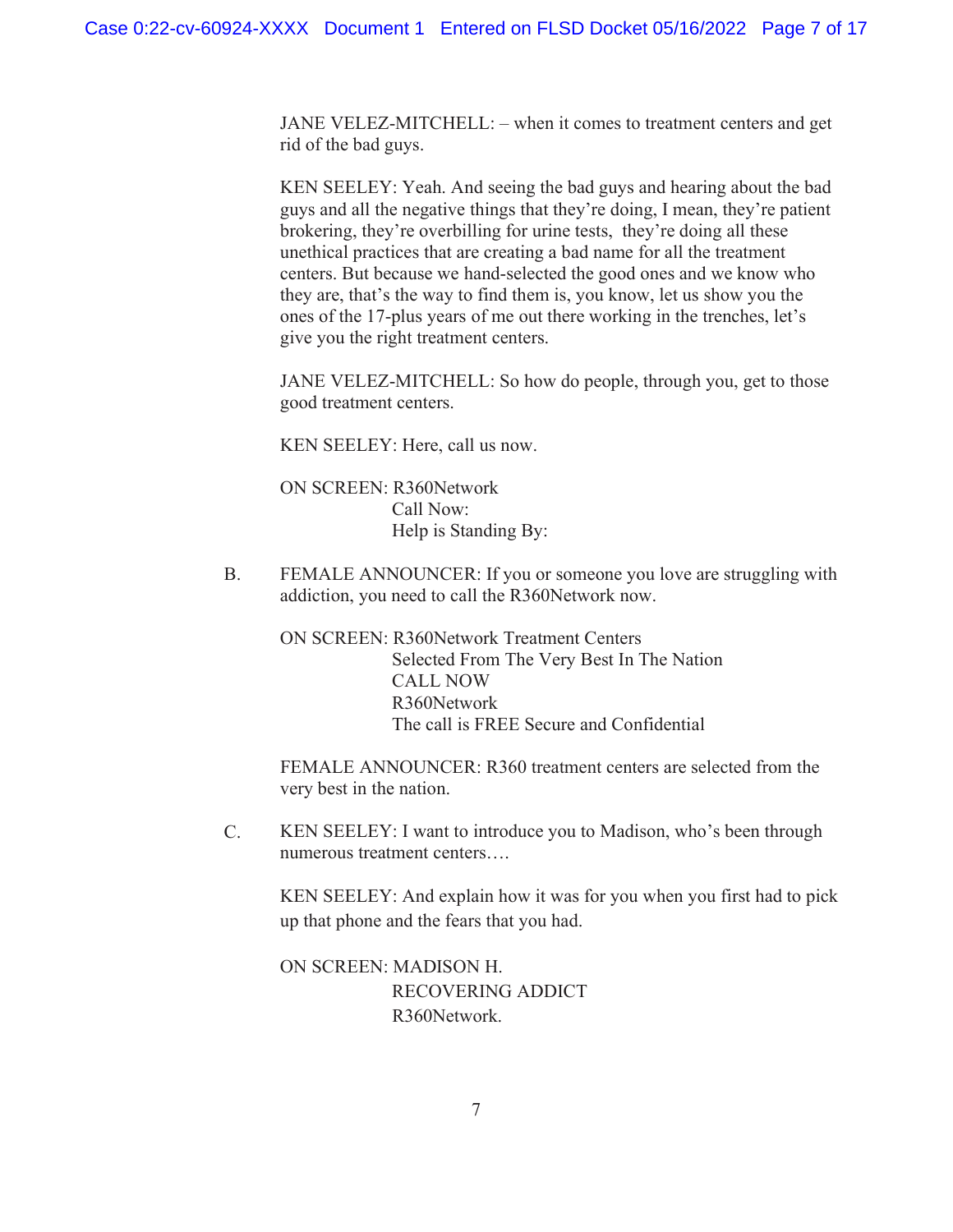MADISON H.: – I didn't know who to call, I didn't know where to look. I had no idea about treatment or detox or what it entailed….

JANE VELEZ-MITCHELL: Let me ask you this, do you wish you had had a number that you could have called that would have streamlined the whole process for you and put you in the treatment center that was right for you?

MADISON H.: That would have made it a lot easier, yeah, definitely.

KEN SEELEY: And you're already struggling, you're already struggling at that  $-$ 

MADISON H.: Yeah.

 crop. And that's what this is really about, is helping people that were KEN SEELEY: – crucial time, and trying to figure out where to go makes it even much more difficult. So having this number to call that we vetted and found treatment facilities that are the best of the best, the cream of the sitting where you are right now and getting to the place where you're at because going to treatment does help.

JANE VELEZ-MITCHELL: Because you don't always find the right treatment center on your own. So how many treatment centers have you been to?

MADISON H.: Probably around eight or ten.

JANE VELEZ-MITCHELL: Whoa.

KEN SEELEY: Whew.

JANE VELEZ-MITCHELL: And what – what made some better than others?

MADISON H.: The staff that was there definitely had a huge influence on being able to talk openly to them; the activities they had us do; the structure for sure; and the facility as a whole, I mean, like you want it to be attractive and fun and appealing.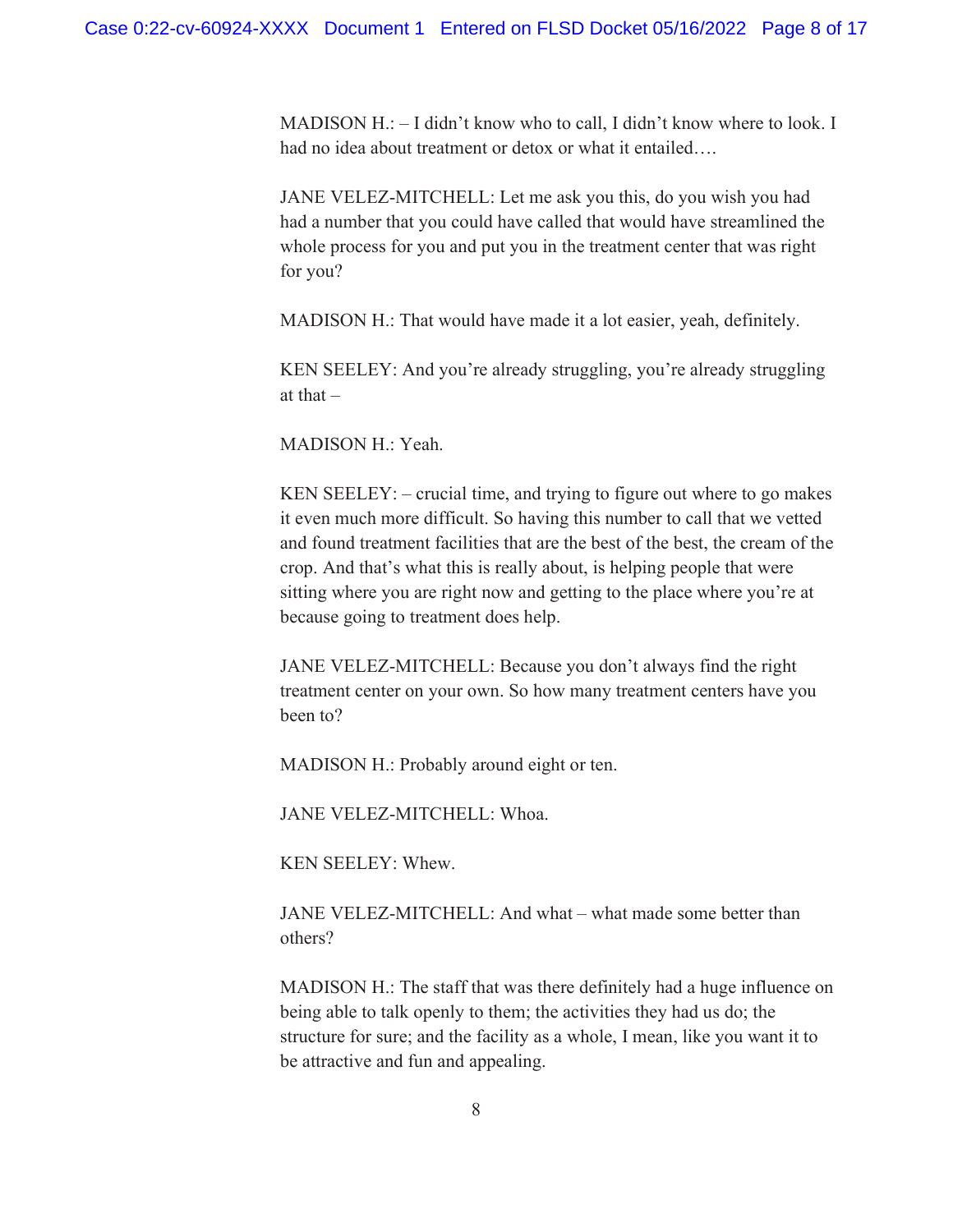\*\*\*

KEN SEELEY: And that's so important. Finding the right staff and finding the right facility, that's what we're going to do for you. We're going to help you find the place that will help you unravel that trauma and get a comfortable place where you could – go through there and nurture yourself, learn how to love yourself, and get the help that you desperately need. That's what we're here to do.

D. JANE VELEZ-MITCHELL: So you're an expert. How do you figure out what treatment center to go to? I mean, obviously, Betty Ford, you've treated many celebrities. That's perhaps the most famous treatment center in the entire world. But not everybody can go to Betty Ford. Are there other good treatment centers out there and how do you find them?

DR. HARRY HAROUTUNIAN: There are many good treatment centers out there, but I should say that celebrity was just a small portion of the people we treated at the Betty Ford Center. So, first of all and foremost, addiction is not the same in every person and treatment should be individualized. That starts out with a thorough evaluation. This is a psychosocial, biological and spiritual disease.

\*\*\*

JANE VELEZ-MITCHELL: … I want to know what happens in a treatment center.

 when they come in…. And so a typical day is to get up in the morning DR. HARRY HAROUTUNIAN: It really depends on how sick a person is early, go to an AA meeting or other 12-step kind of meeting –

KEN SEELEY: Yeah.

DR. HARRY HAROUTUNIAN: – depending on the drug being used, go to the gym, have a good breakfast, get to your first primary therapeutic group, which is critical, probably one-on-one therapy during the course of the day. There are specialty groups and relapse prevention and education about the nature and the disease of alcoholism, family issues.

 KEN SEELEY: And that's one of the things we look at when we have somebody deciding to be a part of our network. We want to make sure that they're the best.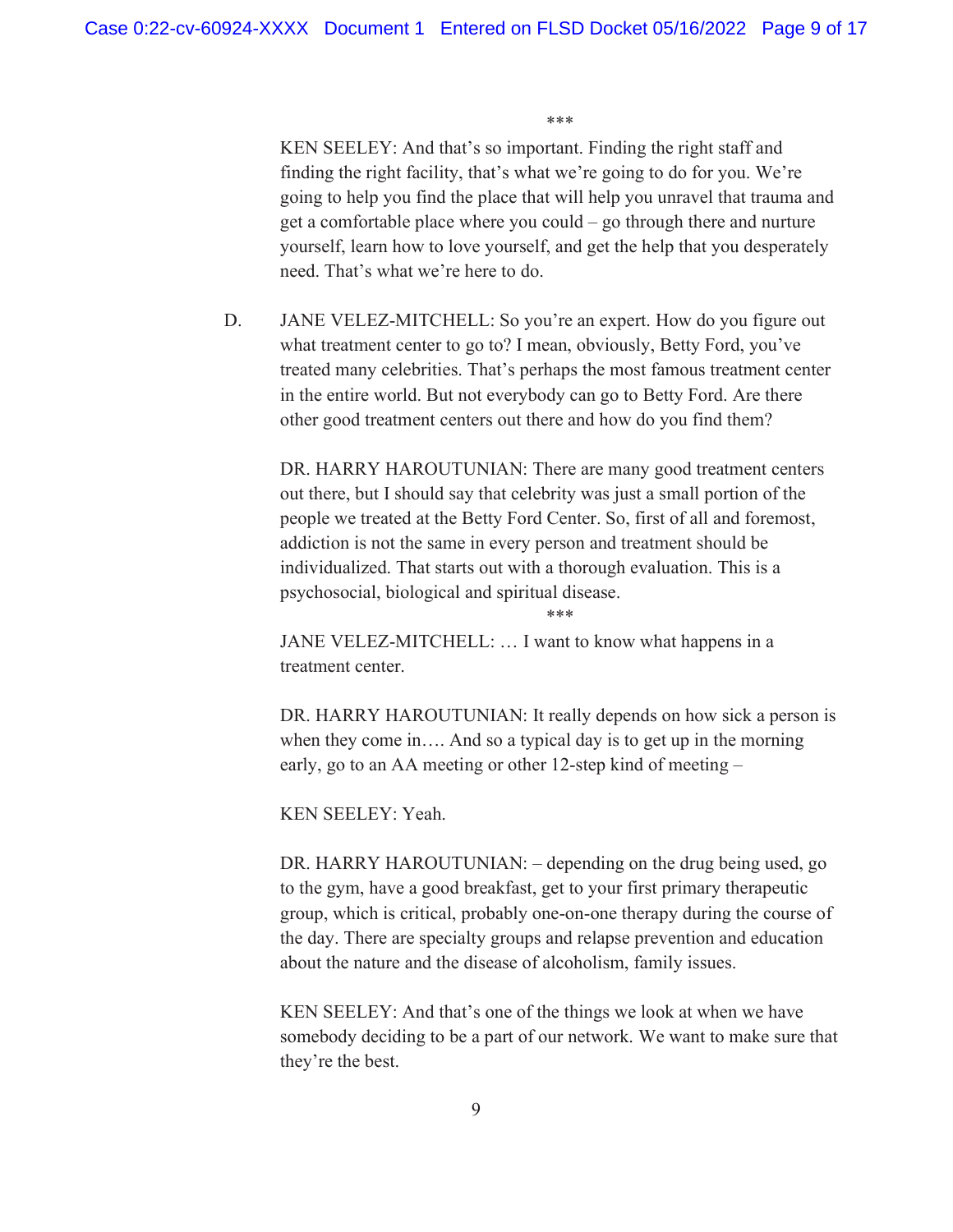DR. HARRY HAROUTUNIAN: But the beautiful part about the network is that you're guaranteeing that the personnel that are delivering the personalized service are qualified.

### KEN SEELEY: Yes.

DR. HARRY HAROUTUNIAN: That's critical. You want to have Master's level at least or doctoral level therapists working on a patient, who can specifically deal with the patient. You want to be able to treat the person for all of the co-occurring experiences, co-dependents, chronic pain issues, trauma, but not too early in the treatment experience.

KEN SEELEY: Sure.

\*\*\*

 there is a number to call where people can get help and it filters everybody JANE VELEZ-MITCHELL: …. Well, I think this is a huge leap that now through to the best treatment centers. Don't you think that's kind of revolutionary, Doctor?

DR. HARRY HAROUTUNIAN: From my perspective, it saves me a lot of work. Do you have any idea how many patients I'll treat that have made the wrong decision on the wrong center?

KEN SEELEY: Mm-hmm.

 DR. HARRY HAROUTUNIAN: It wasn't right for them or were sold a bill of goods or the staff was not engaged or they just didn't have the credentials.

JANE VELEZ-MITCHELL: If there's a person out there watching who knows they have a relative, a son, a daughter, a wife, mother, who has a problem, what would you tell that relative to do, vis-a-vis, calling that number?

 DR. HARRY HAROUTUNIAN: I would say that you have to act like death is imminent, that you will save a life….<br>10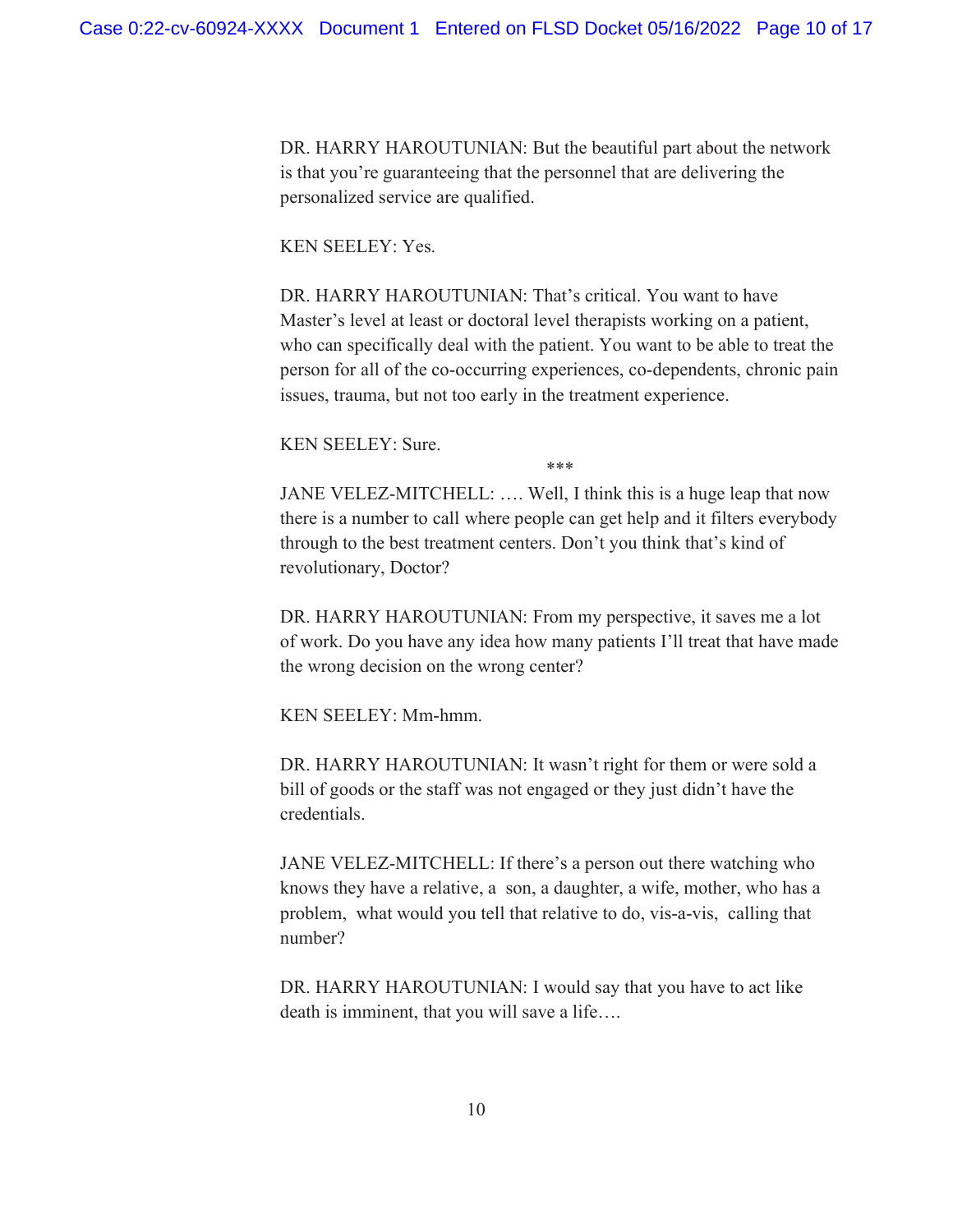R360 Network had zero members. 16. At the time that the infomercial was filmed, in approximately April 2017, the

17. Defendants aired the infomercial nationwide beginning in approximately May or June 2017, until early 2019. During that period, no more than four Treatment Centers were members of the R360 Network at any given time, although some of the Treatment Centers had more than one location.

 the caller was willing to travel to a distant geographical location for treatment, whether the caller 18. Calls that were received in response to the infomercial were automatically routed to a Treatment Center that was an R360 Network member. Incoming calls were not first screened by anyone to assess the caller's particular needs. Therefore, callers had no opportunity to indicate their preferences for treatment characteristics – for instance, whether the caller desired residential or outpatient treatment, whether the caller desired a medical detox, whether needed a Treatment Center that would accept Medicaid, or whether the caller wanted a singlesex treatment program – before being transferred directly to an R360 Network member.

19. Doumar was responsible for recruiting Treatment Centers to become members of the R360 Network. Doumar had no educational or professional experience in the fields of substance use disorder, addiction treatment, or mental health. Several other individuals also performed services for R360 LLC and communicated with Treatment Centers on R360 LLC's behalf, but with the exception of Seeley, none of them had any educational or professional experience in the fields of substance use disorder, addiction treatment, or mental health.

20. When R360 LLC began to recruit Treatment Centers to join the R360 network, Seeley provided R360 LLC with the names of dozens of Treatment Centers that Seeley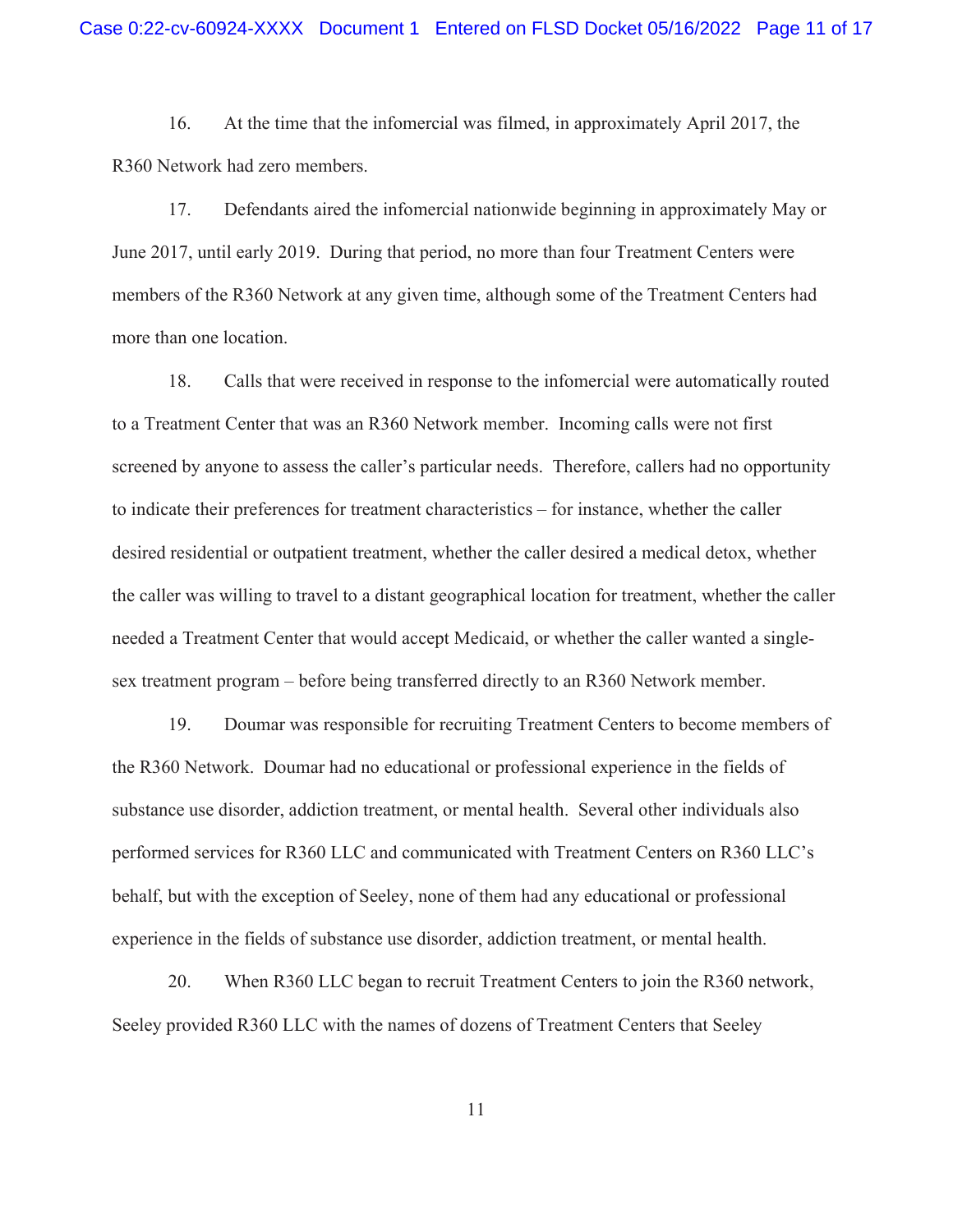recommended and whose owners Seeley knew. However, almost all of these Treatment Centers declined to join the R360 Network. Doumar then compiled lists of additional Treatment Centers that he considered potential candidates to join the R360 Network and directed others to conduct outreach efforts to attempt to get the Treatment Centers to join. Doumar compiled these lists of potential R360 Network members after conducting internet searches and walking through booths at industry trade shows.

 join the R360 Network, and he made the ultimate decision as to which Treatment Centers would join. At most, Doumar's evaluation consisted of asking Treatment Center personnel general information provided by representatives of the Treatment Centers was in fact true. 22. To the extent Doumar communicated with Treatment Centers about these topics, 21. Doumar was responsible for assessing the quality of Treatment Centers that might questions, such as whether their facilities were accredited, had liability insurance, had a medical director, had licensed staff, and met local fire codes. Doumar took any responses he received on these topics at face value and did not conduct any independent research to verify that the

 whether any injury or malpractice claims had been filed against the Treatment Center. If he did so in only the broadest terms. For instance, if he asked a Treatment Center representative whether it had liability insurance, he did not inquire as to the amount of insurance coverage or Doumar asked if the Treatment Center had a medical director, he did not inquire as to the director's educational background, work experience, or particular qualifications for the position. In no instance did Seeley, or anyone with expertise in substance use disorder treatment acting on R360 LLC's behalf, visit a Treatment Center in person, or speak to current or former patients of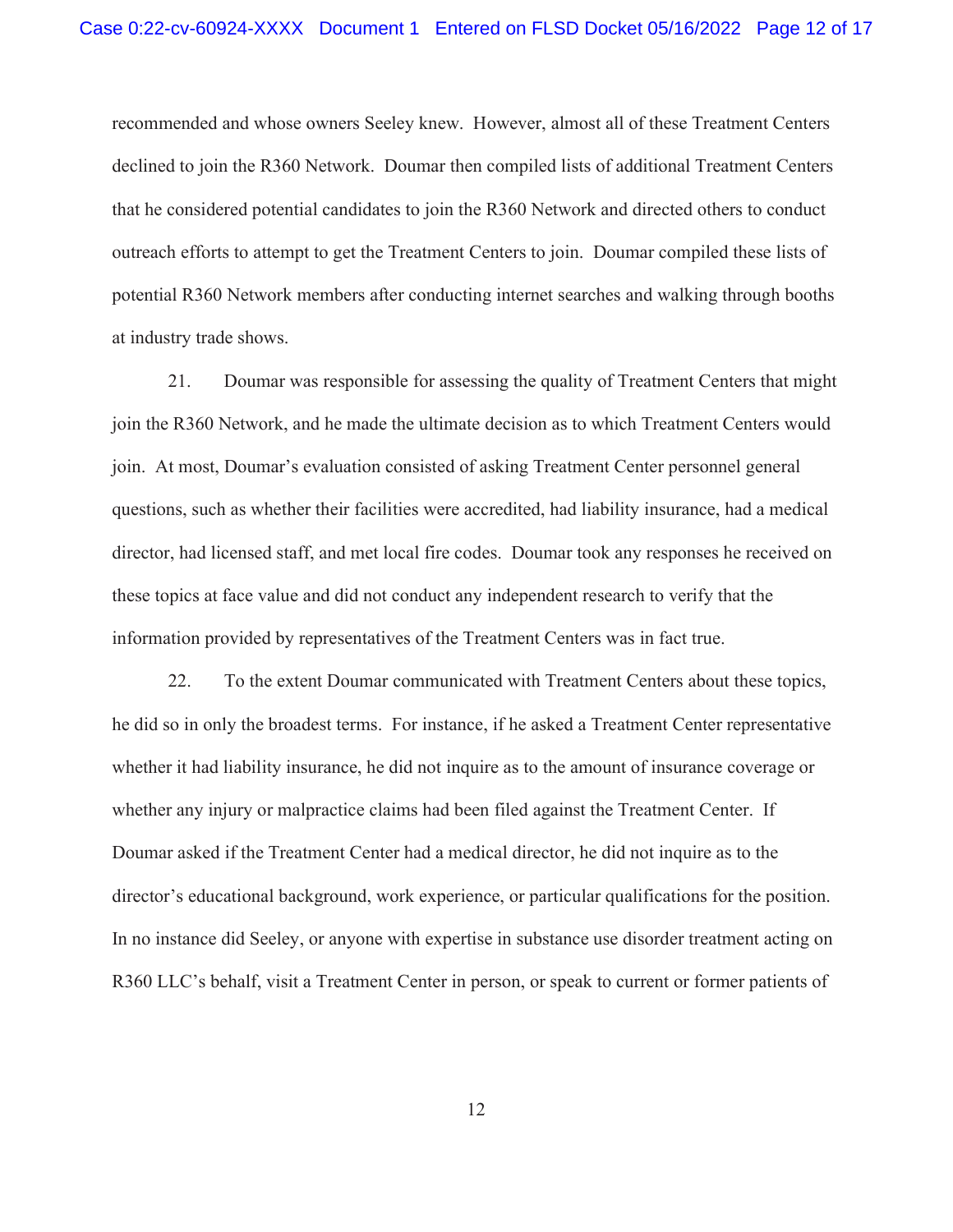a Treatment Center, to assess whether the quality of services provided met any particular standards required to join the R360 Network.

23. Given the large number of Treatment Centers in the United States, in many instances, Seeley had no prior professional experience or direct knowledge of the practices of specific Treatment Centers that R360 LLC was considering to bring on as members of the R360 Network. Doumar signed up numerous Treatment Centers as members of the R360 Network even when Seeley lacked any personal knowledge regarding those Treatment Centers' business practices.

## VIOLATION OF THE OPIOID ADDICTION RECOVERY FRAUD PREVENTION ACT OF 2018

24. The Opioid Addiction Recovery Fraud Prevention Act of 2018 ("OARFPA"), P.L. 115-271, 15 U.S.C § 45d, was enacted on October 24, 2018. OARFPA prohibits unfair or deceptive acts or practices with respect to any substance use disorder treatment service or substance use disorder treatment product. 15 U.S.C. § 45d(a). Section 8022 of OARFPA defines "substance use disorder treatment service" to mean "a service that purports to provide referrals to treatment, treatment, or recovery housing for people diagnosed with, having, or purporting to have a substance use disorder, including an opioid use disorder." P.L. 115-271 § 8022.

25. Pursuant to 15 U.S.C.  $\frac{25}{45d(b)(1)}$ , a violation of 15 U.S.C.  $\frac{25}{45d(a)}$  shall be treated as a violation of a rule under Section 18(a) of the FTC Act, 15 U.S.C. § 57a(a), regarding unfair or deceptive acts or practices.

by Section  $5(m)(1)(A)$  of the FTC Act, 15 U.S.C.  $\S$  45 $(m)(1)(A)$ . 26. Defendants violated OARFPA as described below, with the knowledge required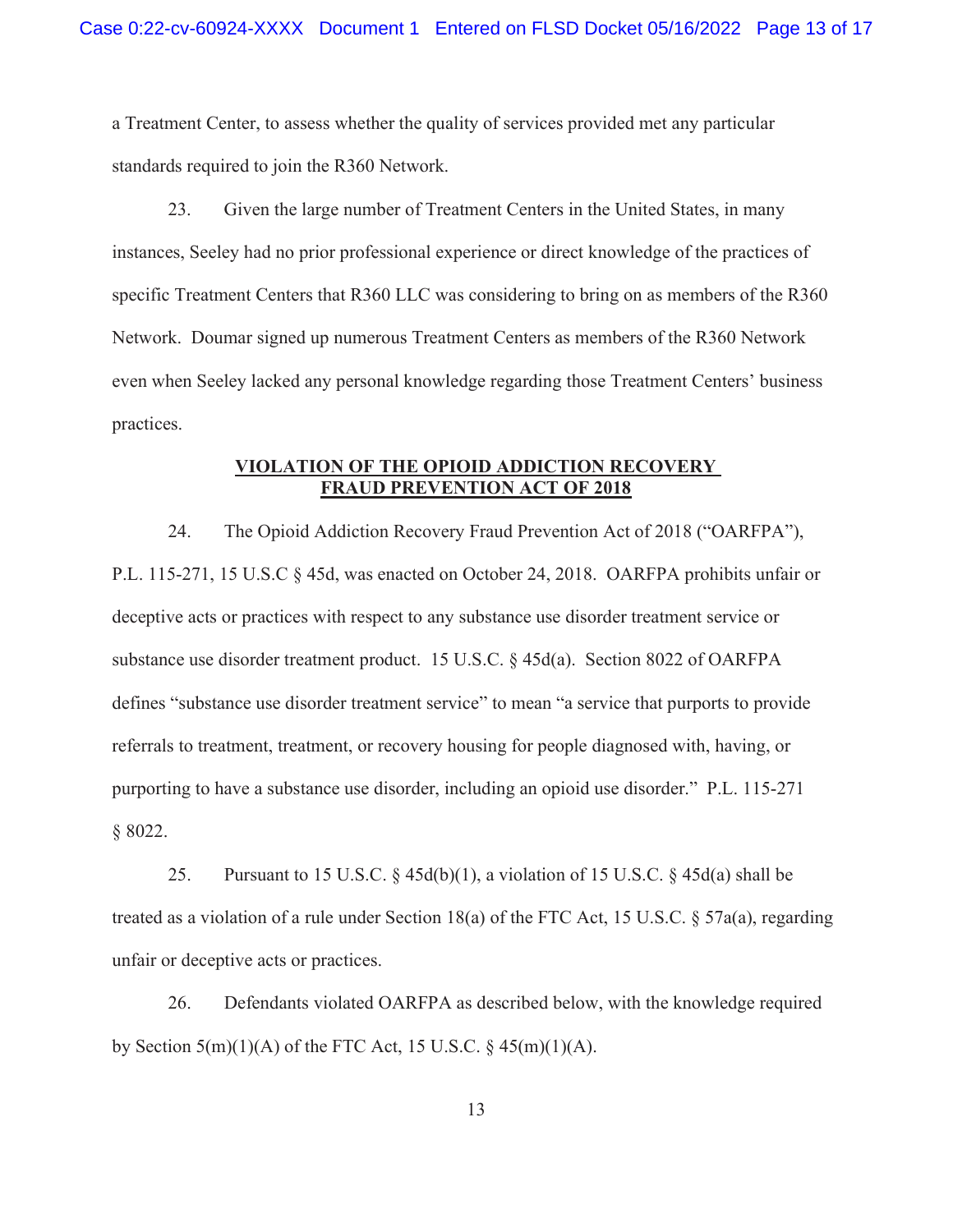27. Each dissemination of an advertisement in which Defendants violated OARFPA by making one or more of the deceptive representations described below after October 24, 2018, constitutes a separate violation for which Plaintiff seeks monetary civil penalties.

28. Section  $5(m)(1)(A)$  of the FTC Act, 15 U.S.C. §  $45(m)(1)(A)$ , as modified by Section 4 of the Federal Civil Penalties Inflation Adjustment Act of 1990, 28 U.S.C. § 2461, the Federal Civil Penalties Inflation Adjustment Act Improvements Act of 2015, Public Law 114-74, sec. 701, 129 Stat. 599 (2015), and Section 1.98(d) of the FTC's Rules of Practice, 16 C.F.R. § 1.98(d), authorizes this Court to award monetary civil penalties of not more than \$46,517 for each violation of OARFPA after January 10, 2022, including penalties whose associated violation predated January 10, 2022.

#### Count I

29. In numerous instances in connection with the advertising, marketing, and promotion of substance use disorder treatment services after October 24, 2018, including through the means described in Paragraphs 11-17, Defendants have represented, directly or indirectly, expressly or by implication, that:

- a. Consumers who called the telephone numbers provided in ads for the R360 Network would be connected to an addiction treatment specialist who would consider the caller's individual needs and make a personalized assessment to refer the caller to the best Treatment Center for his or her particular situation;
- b. Seeley used his expertise in substance use disorders and addiction treatment to evaluate Treatment Centers in the R360 Network and hand selected each R360 Network member; and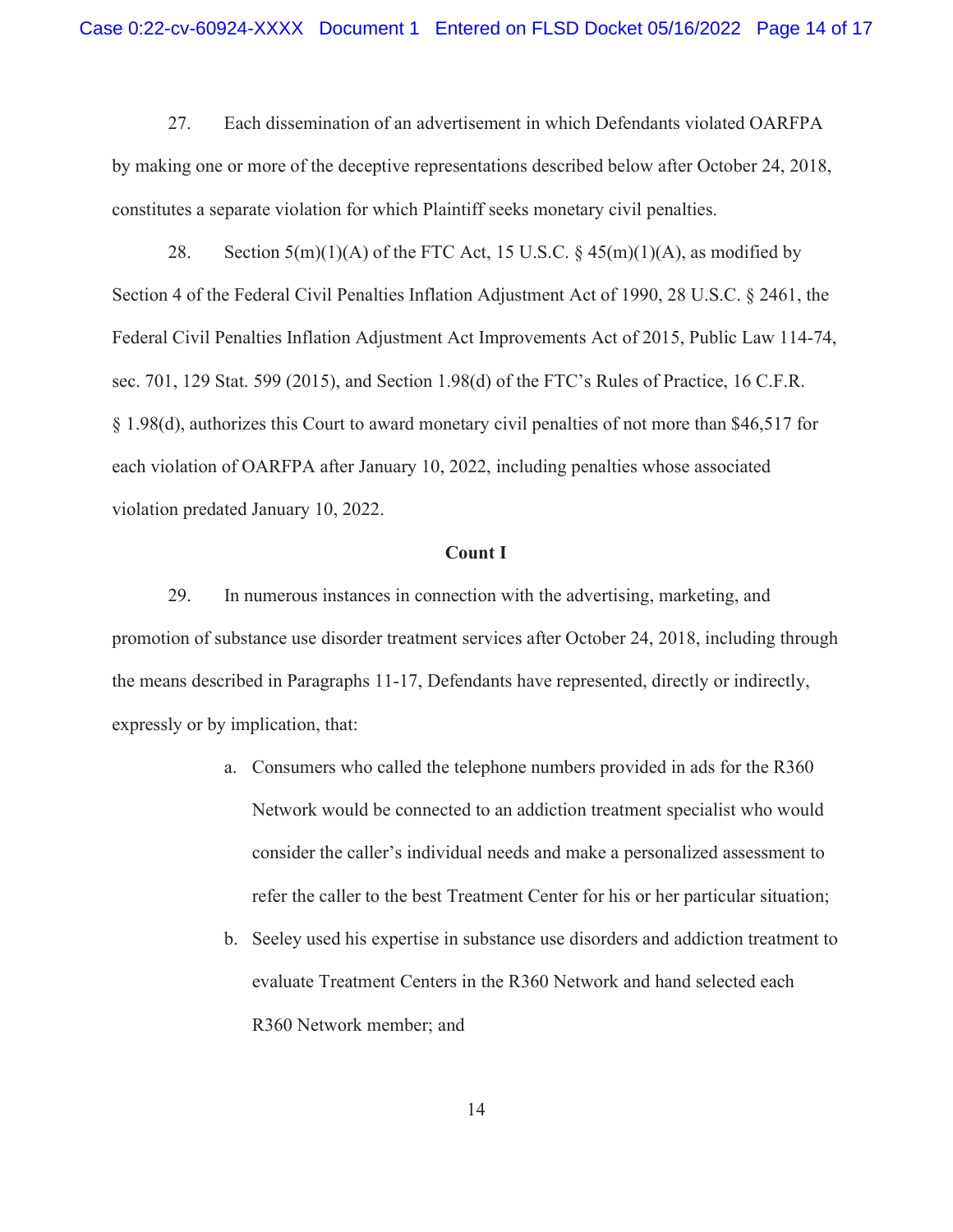- c. Defendants evaluated each of the Treatment Centers in the R360 Network against meaningful, rigorous, objective criteria.
- 30. In truth and in fact:
	- a. Consumers who called the telephone numbers provided in ads for the R360 Network received no personal assessment, but were instead immediately routed to a Treatment Center without regard for their individualized needs;
	- b. Seeley did not use his expertise in substance use disorders and addiction treatment to evaluate Treatment Centers in the R360 Network and did not hand select each R360 Network member; and
	- c. Defendants did not evaluate the Treatment Centers in the R360 Network against meaningful, rigorous, objective criteria.

31. Therefore, the making of the representations as set forth in Paragraph 29 constitutes a deceptive act or practice in violation of Section 8023(a) of OARFPA, 15 U.S.C.  $§$  45d(a).

### VIOLATION OF THE FTC ACT

 or practices in or affecting commerce." Misrepresentations or deceptive omissions of material fact constitute deceptive acts or practices prohibited by Section 5(a) of the FTC Act. 32. Section 5(a) of the FTC Act, 15 U.S.C. § 45(a), prohibits "unfair or deceptive acts

#### Count II

33. In numerous instances in connection with the advertising, marketing, and promotion of substance use disorder treatment services, including through the means described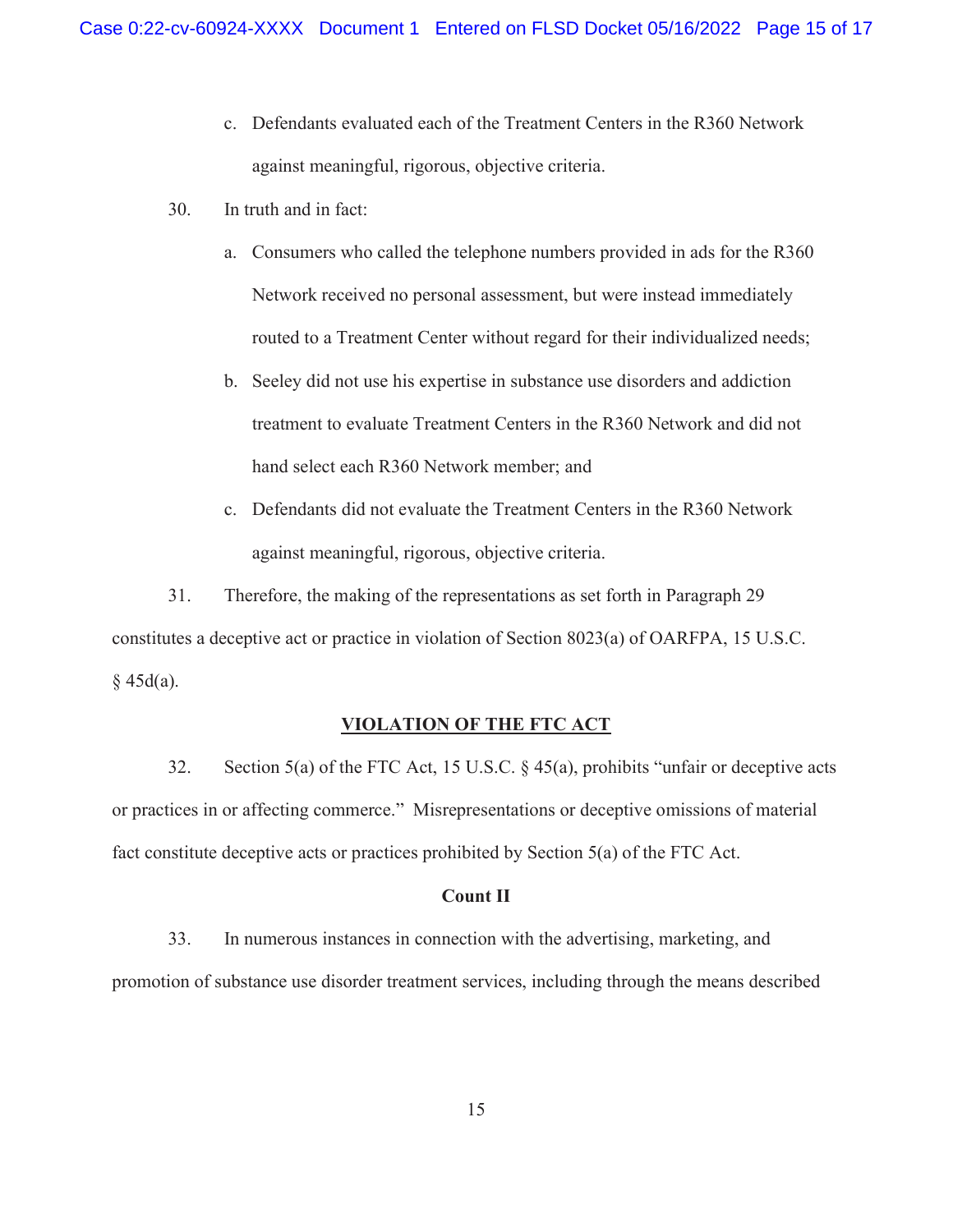in Paragraphs 11-17, Defendants have represented, directly or indirectly, expressly or by implication, that:

- a. Consumers who called the telephone numbers provided in ads for the R360 Network would be connected to an addiction treatment specialist who would consider the caller's individual needs and make a personalized assessment to refer the caller to a Treatment Center appropriate for his or her particular situation;
- b. Seeley used his expertise in substance use disorders and addiction treatment to evaluate Treatment Centers in the R360 Network and hand selected each R360 Network member; and
- c. Defendants evaluated each of the Treatment Centers in the R360 Network against meaningful, rigorous, objective criteria.
- 34. In truth and in fact:
	- a. Consumers who called the telephone numbers provided in ads for the R360 Network received no personal assessment, but were instead immediately routed to a Treatment Center without regard for their individualized needs;
	- b. Seeley did not use his expertise in substance use disorders and addiction treatment to evaluate Treatment Centers in the R360 Network and did not hand select each R360 Network member; and
	- c. Defendants did not evaluate the Treatment Centers in the R360 Network against meaningful, rigorous, objective criteria.